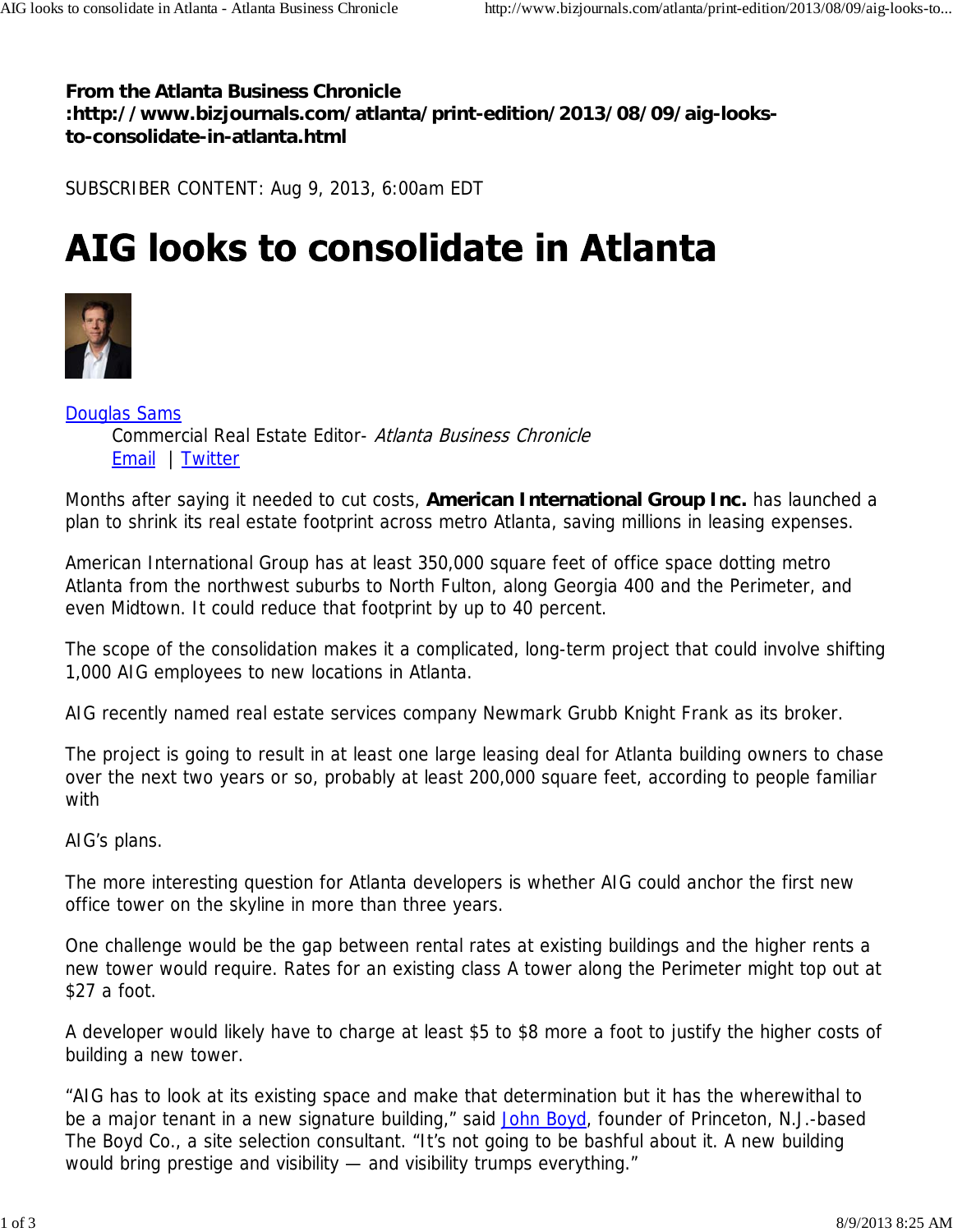AIG declined comment.

In May, metro Atlanta was thought to be in the running for hundreds of jobs that AIG planned to relocate out of the Northeast to less expensive cities in the Sun Belt. That project may not have as much momentum behind it today, real estate executives said.

Atlanta has seen its share of large corporate consolidations in the wake of the Great Recession, both for office and industrial operations. Even as the economy shows signs of recovery, the consolidations continue.

In Atlanta, **State Farm** has been consolidating several large operation centers in the Southern region. In the past year, it committed to leasing almost 1 million square feet around the Atlanta Perimeter. It also expanded into new hubs in Phoenix and Dallas.

"This is about the continued rationalization of corporate cost structures," Boyd said. "We saw this in 2008, but companies are still wringing these expenses out several years later. It's been quite common in the insurance and financial services industries."

This isn't the first time AIG has eyed a big Atlanta project. Eight years ago, building owners along the Perimeter were pursuing another sizable AIG lease.

The company has a big presence in NorthPark Town Center, along the Perimeter. It also has space in Northwinds and Brookside office parks in Alpharetta, Wildwood office park in Cobb County and Colony Square in Midtown.

Much of the AIG space is back-office support, including claims groups.

It's going to be challenging for Buckhead and Midtown building owners to land AIG's consolidated operations. The company needs a lot of parking, and it's rarely free inside the city.

North Fulton and Perimeter building owners will make a strong push to consolidate AIG.

M&J Wilkow Ltd., a Chicago real estate investment firm, could make a convincing case. It owns the more than 370,000-square-foot mid-rise buildings that make up Cobalt Center, formerly home to the operations of **Cingular Wireless**, in Alpharetta.

In Dunwoody and Sandy Springs, State Farm has taken many of the largest remaining blocks of vacant office space.

Developer Hines Interests L.P. has approval for a 26-story building — the tallest ever proposed in Sandy Springs. It will be called Northpark 700.

Earlier this year, Hines got the green light to move forward with 100 Northpark, a mixed-use project also in Sandy Springs that would include up to 1.5 million square feet of office space.

Probably no development team is more prepared to start a new tower than GE Pension Trust, Seven Oaks Co. and **CBRE Inc.** They have the 18-story 4004 Perimeter Summit and the 12-story 9009 Perimeter Summit buildings in Brookhaven ready to go, the developers said.

One Perimeter developer recently said a new tower would have to be at least 60 percent pre-leased before any underwriters will take a look at financing construction, said Scott Amoson, director of research with Colliers Atlanta. The size of AIG's consolidation leads some to think a new